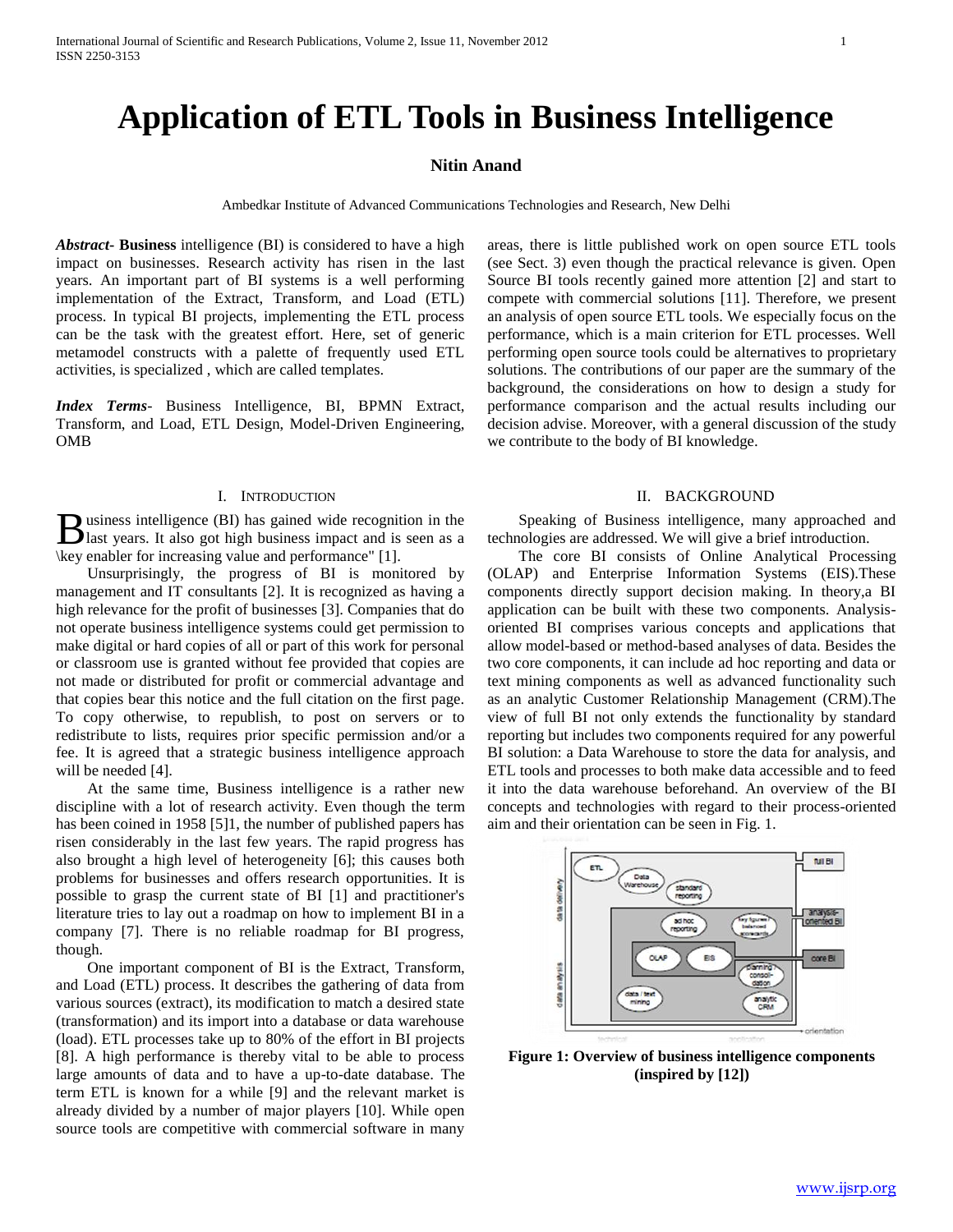The ETL process is made up of its three core components:

 **Extraction**: In the first phase, data is extracted of heterogeneous operative systems. The amount of data is reduced by omitting any non-relevant data sets. Extraction must not negatively affect the performance of productive systems. It runs as a background task or is executed at times of low activity (e.g. during the night).

 **Transformation:** Any transformation needed to provide data that can be interpreted in business terms is done in the second step. Data sets are cleaned with regard to their data quality. Eventually, they are converted to the scheme of the target database and consolidated.

 **Loading:** Finally, the actual loading of data into the data warehouse has to be done. The Initial Load which generally is not time-critical is distinguished from the Incremental Load. Whereas the first phase affected productive systems, loading can have an immense effect on the data warehouse. This especially has to be taken into consideration with regard to the complex task of updating currently stored data sets. In general, incremental loading is a critical task. ETL processes can either be run in batch mode or real time. Batch jobs typically are run periodically. If intervals become as short as hours or even minutes only, these processes are called near real time. Of course, the above phases and especially their near real time execution is extremely complex.benchmark.

# III. RELATED WORK

 Business intelligence is no new emergence. Due to the high business impact of BI and the importance of open source software, there are some studies on ETL. However, they are typically done by business consulting forms such as Gartner [13] and capture the market situation.

 Existing approaches for developing ETL process highlight two main axes: (i) designing ETL processes independently of a specifc vendor, and then (ii) implementing into an executable code tailored to a certain technology.

 ETLprocesses can be adequately designed by a workow language. Furthermore, other approaches [14, 15] recommend the use of ontologies for describing data sources and targets, thus providing the necessary information for solving an adequate

 ETL process design by inference. Other approaches as [16] apply graph operation rules in order to guide the ETL design steps, also by using ontologies. Unfortunately, building such ontologies is a tedious task since it requires a high correctness and a blow-by-blow description of the data stores.

 Therefore, we advocate the use of a rich workow language that provides various enhancements for the designer work without requiring the definition of any ontology.

 On the other hand, the implementation of the ETL design has been discussed from many points of view. For example, an attempt has been concerned about the optimization of the physical ETL design through a set of algorithms [17]. Also, a UML-based physical modeling of the ETL processes was introduced by [18]. This approach formalizes the data storage logical structure, and the ETL hardware and software configurations. Although both works deal with interesting adjacent issues about the implementation topic, they mainly miss to produce a code for executing ETL processes. Paradoxically, an exclusive ETL programming approach using the Python language has been claimed by [19]. Yet,this approach omits to supply an independent-vendor design which decreases the reusability and easy-of-use of provided framework.

### IV. MODEL-DRIVEN FRAMEWORK

 The present work addresses the ETL process development using aModel-Driven Development (MDD) approach. In this section, we concretely show how this approach allows to organize the various components of this framework in order to efficiently perform the design and implementation phases of the ETL process development.[20]

#### 4.1 MDD-Based Framework

 MDD is an approach to software development where extensive models are created before source code is written. As shown in Fig. 2, the MDD approach defines four main layers (see Meta-Object Facilities (MOF)20): the Model Instance layer (M0), the Model layer (M1), the Meta-Modellayer (M2), and the Meta-Meta-Model layer (M3).

 The Model Instance layer (M0) is a representation of thereal-world system where the ETL process design and implementation are intended to perform. This may be represented, respectively, by a vendor-independent graphical interface and by a vendor-specifc ETL engine. At the Model layer (M1), both the ETL Process Model is designed and the ETL process code is derived by applying a set of transformations ions, thus moving from the design to the implementation.

 The Meta-Model layer (M2) consists of the BPMN4ETL metamodel that defines ETL patterns at the design phase, and a 4GL grammar at the implementation phase. Finally, the Meta-Meta-Model level (M3), corresponds to the MOF metametamodel at the design phase, while it corresponds to the Backus Naur Form (BNF) at the implementation phase.



**Fig 2: MDD layers for the ETL development framework**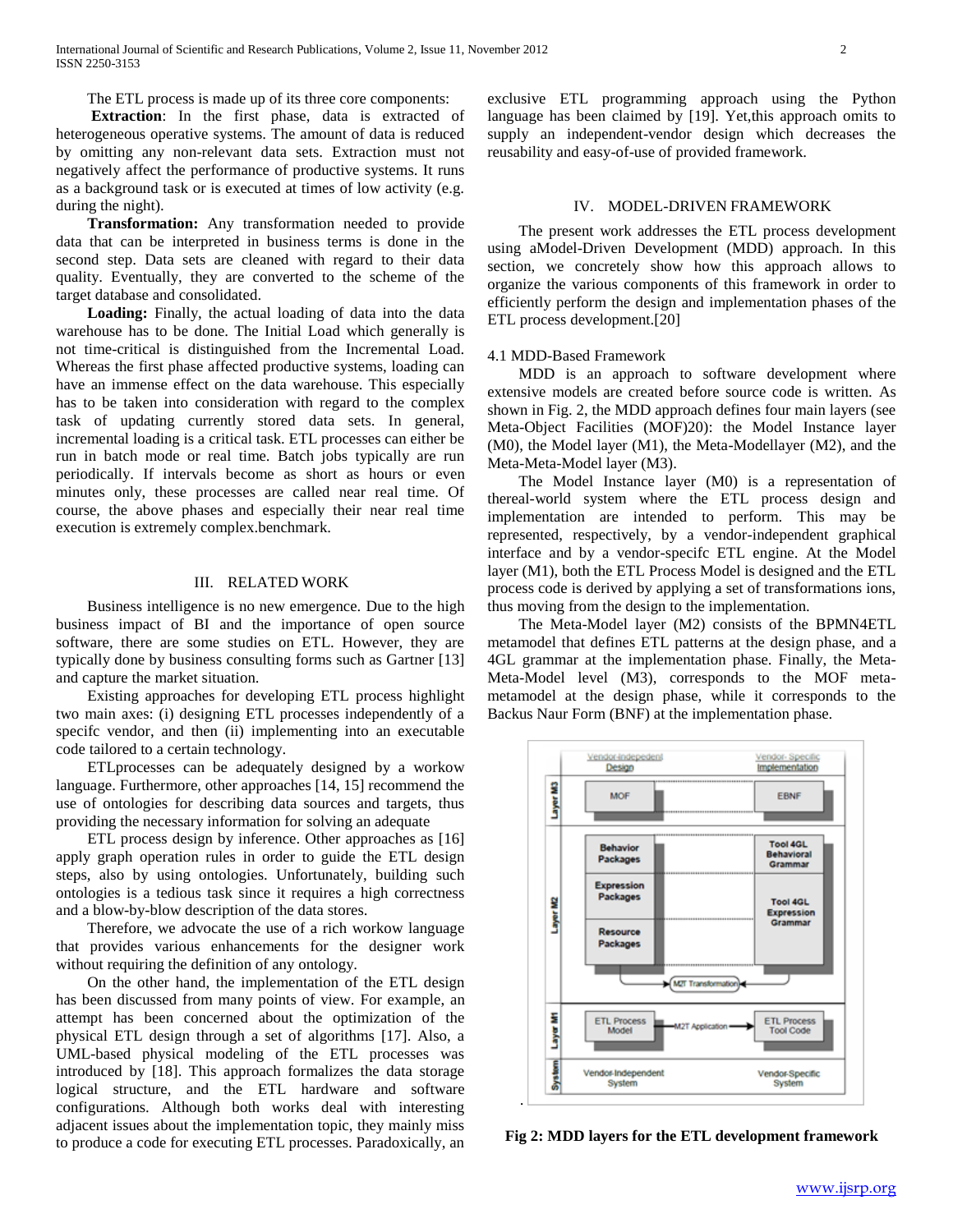# V. TRANSFORMATIONS

 Transformations are used for automatically generating the ETL code from an input ETL model. In this section, we define the transformations as matching statements between the metamodel and the grammar at the M2 layer, in order to be executed at the M1 layer. At the same time, we show how the abstract patterns for such transformations provide useful guidance when developing code generators for new ETL tools. Our approach uses OMG's model-to-text (M2T) standard for expressing the transformations.

# 5.1 M2T Transformations

 M2T organizes transformations in a set of templates, responsible for generating code for the input model elements. Each template contains the code portions corresponding to a single metamodel concept. This code may be static or dynamic. Static code is replicated literally during the execution. Dynamic code corresponds to OCL expressions specified using the metamodel concepts. These expressions are computed on the input model during execution. In practice, the input model elements are sequentially iterated, and for each element, the corresponding template code is generated and appended to an output file. Thus, the transformations between the BPMN4ETL metamodel and the OMB grammar are performed by means of templates. However, the template code depends on target ETL tool. For this reason, we show next how an abstract level for the transformation templates can be useful, since it specifies the required templates, and describes their common processing order across ETL tools.

# VI. APPLYING TRANSFORMATIONS

This section describes the Eclipse-based implementation of our framework, specifically, the code generation. It emphasizes an excerpt of the transformation code that should be applied to the ETL model in Fig 3 in order to get the corresponding OMB code. [21]

# 3.2.1 BPMN4ETL Model (M1)



**Fig3: ETL process model for the Category \_Fact \_load**

 Eclipse is a software development environment comprising an extensible plug-in system. It provides the Eclipse Modeling Framework (EMF), which comprises a number of model- driven development capabilities like modeling, inter-model transformations, and code generation. More precisely, EMF allows the definition of models and metamodels by means of the Ecore tools. In practice, metamodels are created using the Ecore meta-metamodel, which is the implementation of MOF in Eclipse. From these metamodels it is possible to generate the genmodel, which is a set of Java classes that represent each metamodel concept. The genmodel is useful for building dedicated tools, such as editors, to create and manage the models corresponding to our metamodel.

### VII. CONCLUSIONS AND FUTUREWORK

 Even though data warehouses are used since the early 1990s, the design and modeling of ETL processes is still accomplished in a vendor-dependent way by using tools that allow to specify them according to the schemas represented in concrete platforms. Therefore, their design, implementation and even more their maintenance must be done depending on the target platform. In this paper, we have provided, to the best of our knowledge, the first modeling approach for the specifcation of ETL processes in a vendor-independent way and the automatic generation of its corresponding code in commercial platforms. This is done thanks to the expressiveness of our BPMN-based metamodel and to the model-driven development capabilities, provided by Eclipse and Acceleo, in code generation.

 Our approach considers Oracle and Microsoft as representative target implementation and execution tools, although only Oracle's solution has been described in this paper for space reasons. Moreover, it o\_ers some new techniques in order to guide developers in building other code generators for new platforms. Currently, our framework covers the design and implementation phases of the ETL process development. One future work expects to extend this framework in order to handle the whole ETL development life-cycle, i.e., by involving the analysis phase as well. This work should enhance the quality of the generated code by our approach by means of: i) enhancing the transformation implementation using some existing knowledge-based techniques, and ii) by building the necessary metrics for proposing the 'best' implementation related to a certain ETL process.

#### **REFERENCES**

- [1] H. J. Watson and B. H. Wixom. The current state of business intelligence. Computer, 40(9):96{99
- [2] Gartner, Inc. Press release: Gartner reveals five business intelligence predictions for 2009 and beyond, January 2009
- [3] S. Williams and N. Williams. The Profit Impact of Business Intelligence. Morgan Kaufmann, San Francisco, CA, 2006. Online, 2007.
- [4] Z. Panian. Business intelligence in support of business strategy. In Proc. MCBE'06, pages 19-23, StevensPoint, 2006. WSEAS.
- [5] H. P. Luhn. A business intelligence system. IBM J.Res. Dev., 2(4):314{319, 1958.